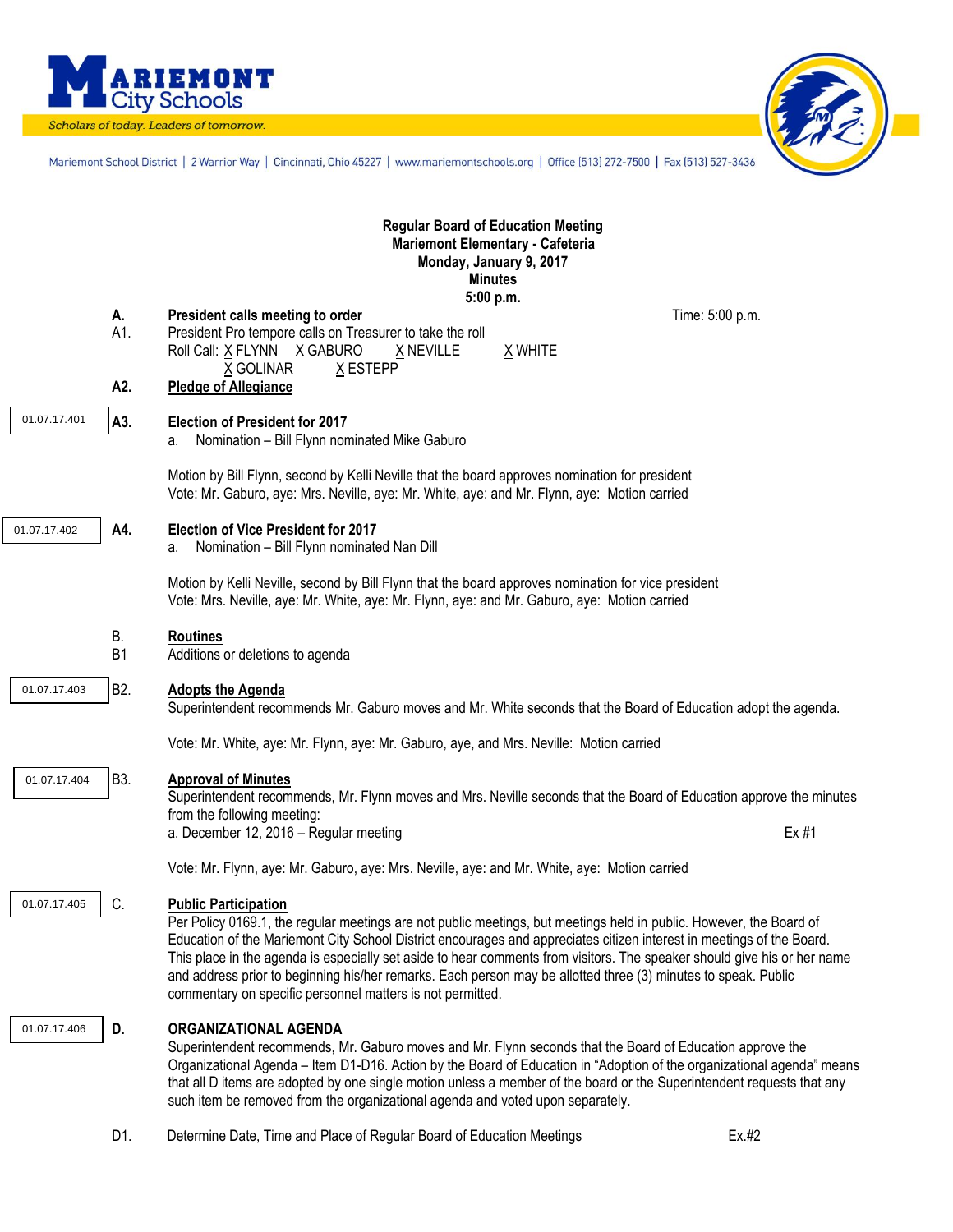| D2. | Dispensing of Approval of Individual Warrants                            | Ex #3 |
|-----|--------------------------------------------------------------------------|-------|
| D3. | Superintendent Authorized to Approve Attendance at Professional Meetings | Ex #4 |
| D4  | Designate Purchasing Agent                                               | Ex #5 |
| D5. | Authorize Treasurer to Make Appropriations Adjustments                   | Ex #6 |
| D6. | Authorization to Invest                                                  | Ex #7 |
| D7. | Authorize Treasurer to Request and Obtain Advance payment                | Ex #8 |
| D8. | Appoint Legislative Liaison (Ken White)                                  |       |
| --  |                                                                          |       |

- D9. Appoint Student Achievement Liaison (Nan Dill)
- D10. Appoint Ohio School Boards Association Delegate and Alternate (Delegate Ken White; Alternate Bill Flynn)<br>D11. Appoint Ennis. Britton as General Legal Advisor
- D11. Appoint Ennis, Britton as General Legal Advisor<br>D12. Appoint Liaison to the Tax Incentive Review Cou
- Appoint Liaison to the Tax Incentive Review Council of the Hamilton County Economic Development Office (Bill Flynn)
- D13. Authorization to join Ohio School Boards Association and Legal Assistance Fund<br>D14. Appoint Treasurer and Superintendent as Board Designees to Attend Public Recc
- Appoint Treasurer and Superintendent as Board Designees to Attend Public Record Access Training required for Board Members for each Term of Office
- D15. Determine fee of \$ .10 per copy to individuals requesting copies of schedule of meetings, agenda, or notice of individual meetings
- D16. Authorize Superintendent to Accept Resignations and Hire Staff Between Board Meetings Ex # 9

Vote: Mr. Gaburo, aye: Mrs. Neville, aye: Mr. White, aye: and Mr. Flynn, aye: Motion carried

01.07.17.407

### **E. CONSENT AGENDA**

Superintendent recommends, Mr. Gaburo moves and Mrs. Neville seconds that the Board of Education approve the consent agenda – Items E1-E4 Action by the Board of Education in "Adoption of the consent Agenda" means that all E items are adopted by one single motion unless a member of the Board or the Superintendent requests that any such item be removed from the consent agenda and voted upon separately. Employments, where applicable, are contingent upon 1) Verification of education and experience, 2) Proof of proper certification, and 3) Positive results from a criminal record check.

#### E1 Approve the following Classified Personnel actions:

| Hire            |             |                         |                            |
|-----------------|-------------|-------------------------|----------------------------|
| Patty Byess     | Aide        | Terrace Park Elementary |                            |
| Retirement      |             |                         |                            |
| Darrell Deskins | Maintenance | Terrace Park Elementarv | 16 years of service Ex #10 |
|                 |             |                         |                            |

# E2. Hire Additional Hours

a. Lisa Good 30 hours Latin Enrichment class

### E3. Employment – Supplemental – effective for the 2016/2017 school year. All are 100% level unless otherwise indicated.

| a. Chaperones       |                     |            |
|---------------------|---------------------|------------|
| Staff Member        | Responsibility Area | School     |
| Karen Noe           | Snowball Chaperones | <b>MHS</b> |
| Tara Hasselbeck     | Snowball Chaperones | <b>MHS</b> |
| Eric Weiss          | Snowball Chaperones | <b>MHS</b> |
| Carolina Timmerding | Snowball Chaperones | <b>MHS</b> |

### b. Approve the hiring of athletic workers for the 2016-2017 school year. Ex # 11

## E4. Employee Pre-Approval Request**/**Reimbursement for college Credits per Policy

| а. | Approvals |
|----|-----------|

| <b>NAME</b>               | <b>BLDG</b>                 | <b>COURSE</b>           | <b>CREDITS</b> |         |
|---------------------------|-----------------------------|-------------------------|----------------|---------|
| Kristine Bruck            | <b>Mariemont Elementary</b> | EDRE 672 Theories Rdg   | 3              |         |
|                           |                             | EDRE 678 Diagnosis Rdg  |                | Ex # 12 |
| Coleen G. Vogelgesang BOE |                             | PAD 600 HR Fundamentals | 3              | Ex # 13 |
| b. Reimbursements         |                             |                         |                |         |
| <b>NAME</b>               | <b>BLDG</b>                 | <b>COURSE</b>           | <b>AMOUNTS</b> |         |
| Michael Becksfort         | Mariemont High School       | EDDX 936                |                |         |
|                           |                             | <b>ENGX 913</b>         | \$808.20       | Ex # 14 |
| Coleen G. Vogelgesang     | <b>BOE</b>                  | HR. Mang                | \$600.00       | Ex # 15 |
|                           |                             |                         |                |         |